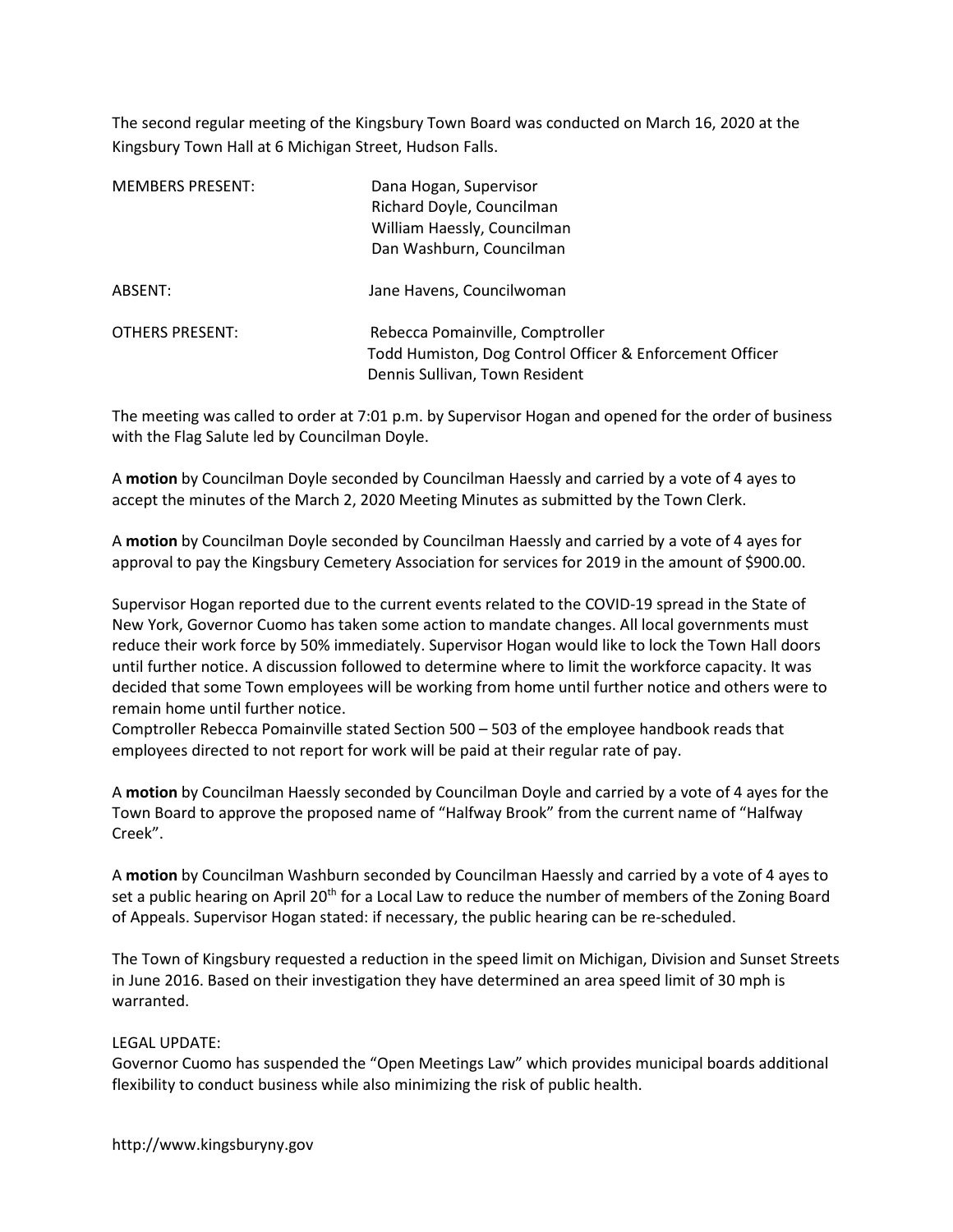Attorney Meyer recommends the Board adopt a resolution authorizing the Supervisor to cancel regularly scheduled board meetings where they are unnecessary. The resolution can be made to expire on September 1, 2020 or any other date the Board chooses. A motion by Councilman Doyle seconded by Councilman Haessly and carried by a vote of 4 ayes giving permission to Supervisor Hogan to cancel scheduled board meeting that are unnecessary until September 1, 2020.

At the Board Meeting conducted on March 2, 2020 a Town of Kingsbury resident in attendance of the meeting had requested the Board consider adopting a Local Law for the regulation of fences. The Town Attorney does not recommend we make any changes to the law. Enforcement Officer Todd Humiston has concerns. If a two-foot setback were required, on a 15,000 square foot lot, the owner would lose approximately 1,000 square feet of their property. If there is a setback requirement, would a permit would be required and if so, would he be responsible for enforcing the setback requirement. If a setback requirement is necessary the owner would have to get a survey at the cost of at least \$1,000.00, depending on the size of their lot. If we do not require a permit and we add the two-foot setback requirement in our law, when residents have property line disputes it brings it back to the Town to enforce property lines. The Town has never enforced property lines; property line disputes have always been a civil matter; this could become a costly endeavor to the Town. Enforcement Officer Todd Humiston stated he has been in this position for 10 months and this is the first complaint about fence or property line setbacks and is not necessarily a concern throughout the municipality. The Board took no action on adopting a Local Law for the regulation of fences.

# ENFORCEMENT REPORT:

Todd Humiston reported the new 2020 State Codes go into effect May 12, 2020. The State has promised the Town would receive one online access and with a 5-year license, and a pdf version of the Codebook. The new sections which may be of local concern is the outdoor storage of pallets and a section for the building code of tiny houses. The new Codebook is available at the cost of \$833.00.

# DOG CONTROL:

The Ag & Markets Dog Control Inspection was conducted with a satisfactory result. With the threat of COVID-19 there will probably not be the school dog safety program.

# COUNCILMAN REPORT:

Councilman Haessly asked if the Town had received any applications for the Board of Assessment Review positions. Councilman Doyle reported two applications had been received; he, Councilwoman Havens and Comptroller Rebecca Pomainville will conduct interviews and make a recommendation to the Board.

Councilman Doyle reported at the March 2, 2020 Board Meeting he would like to proceed with a survey of budgets and salaries of comparable like size towns. Councilman Doyle circulated a copy of 2018 Local Government data of towns found on the State Comptroller's website. The data was sorted by population, assessed values and taxes that are levied by the towns. A discussion followed. Supervisor Hogan would like to look at other Town's overall expenses when conducting the survey. Councilman Doyle will draft a letter from the Town Board requesting information for the survey from other towns including Town of Fort Edward, Town of Fort Ann, Town of Granville and the Town of Greenwich.

Supervisor Hogan will contact Planning Board Bob Dingman in regard to a scheduled meeting on March 18, 2020. Mr. Dingman will determine if the scheduled meeting should be held.

Supervisor Hogan would like to cancel the Town Board Meeting scheduled for April 6, 2020 and schedule the next one on April 20, 2020.